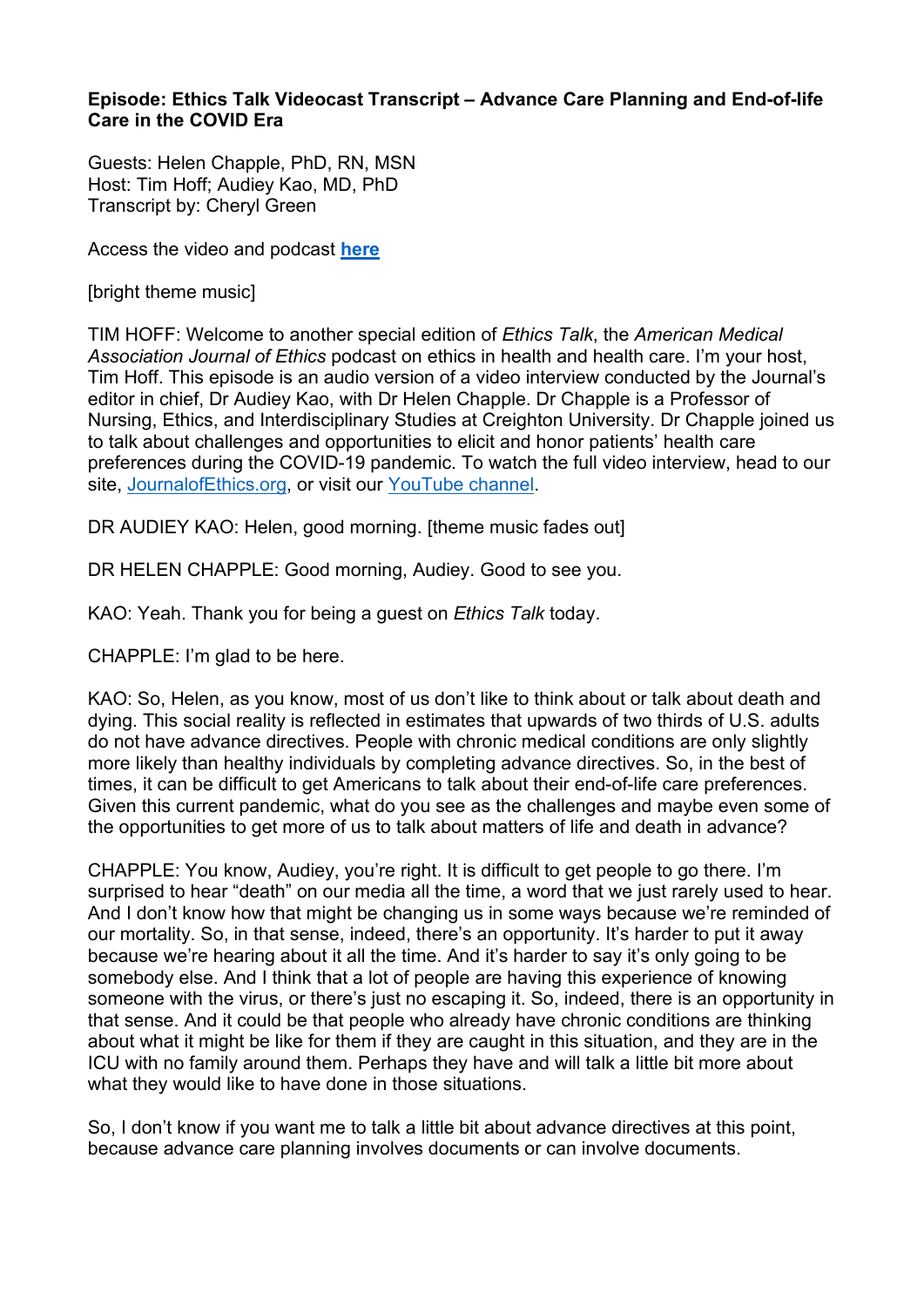KAO: Yeah, I think, Helen, it would help our audience to be on the same page, so to speak, if you can just give a short primer about what advance directives are.

CHAPPLE: Advance directives are several different kinds of documents. They can be. We think about the living will perhaps most personally, because that's the part of the advance directives in which we specify what our preferences might be. But another part of the advance directive, which may be even more important, is the designation of a decision maker, a medical proxy. There are many words for this surrogate decision maker, the person who will be designated to make those decisions if you are unable to speak for yourself and you are terminally ill. So, those two pieces are part of the advance directive. Some people also believe that designation about organs, if you happen to be in a situation where you are brain dead, your directive in advance about what you want done with organs in that case is also an advance directive.

KAO: Yeah, thank you for that. If I can just follow up, you mentioned that there could be, in a unintended way, an opportunity for people to begin talking about death and dying and what their preferences are. Do you see any particular challenges that this pandemic presents in helping people express their medical care preferences?

CHAPPLE: Well, certainly there is the problem that people can't be together. So, they would have to be even more perhaps deliberate about doing it. They would need to do it over some device if they cannot be with the family that they would most be expecting to have these conversations with. We've talked about in the past the idea of having advance care planning conversations over Thanksgiving dinner, for instance, just because that's when the family tends to be together, and there aren't big celebrations besides football going on otherwise. So, but in these situations where we are so isolated, we may be considering our own mortality. We may be thinking about who we would want to make decisions for us. But it's going to be tough to figure out how we would envision those final days, because those final days are meant to be situations where we're hoping to make some meaning, and we're hoping to have suffering, any suffering very minimized. So, there's a lot, we have a lot of expectations if we are thinking in that direction.

KAO: Yeah, no. I think your point about the fact that we're physically distancing right now makes it very difficult to sort of gather around the Thanksgiving table, so to speak, as you were just saying a moment ago, to talk about these very challenging issues. That being said, I've had some people tell me that there are individuals who are making video selfies, describing what their preferences are in the event that they can't speak for themselves and sharing these selfies with their family and loved ones. And so, I guess there are some efforts in trying to bridge that level of physical distancing under these very unusual situations that we're in today.

CHAPPLE: Right. And so, of course, there are those possibilities that people will be quite innovative about how to get this done. Again, it might be, there might be a digital divide here in terms of people being aware of it. And in fact, there is a divide in terms of the advance care planning. The people who tend to be doing it oftentimes may be people with chronic illnesses, but there are also people who already have plenty of medical care, often, not always, of course.

## KAO: Right.

CHAPPLE: So that they're willing to say, "Oh, yes. Well, down the road, perhaps, I don't need all of that medical care." And the people who are not well-insured and not sure of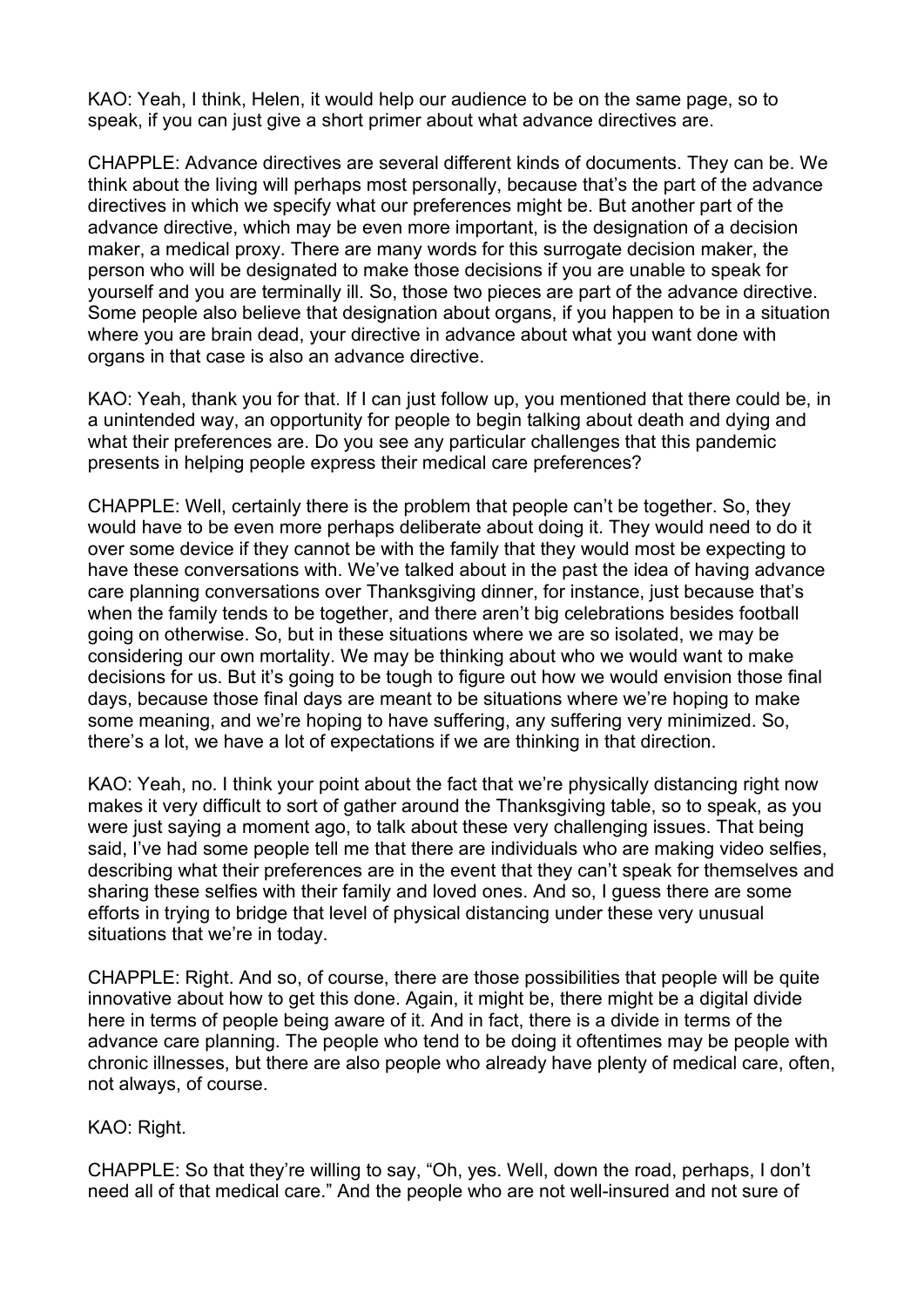what will happen to them tomorrow are going to be maybe less willing to engage in that practice. And they may also be less able to take advantage of some of those digital opportunities.

KAO: Yeah. So, as you were saying a moment ago, this pandemic may prompt more conversations about patients' preferences for medical care. But there are still going to be individuals who present and are admitted to the hospital without an advance directive. How should clinicians approach this situation?

CHAPPLE: Well, the very, I think the best way, the most important thing to be doing is to communicate with families. And unfortunately, while this pandemic is happening and clinicians are stretched, because families can't come and because they're not allowed to visit, the communication with families has to be even more important, more regular, more routinized, and in different kinds of ways. It has to be at least daily so that families are feeling like they are part of the team in taking care of these patients. So, it's very, very challenging, I think. And certainly, digital communication or video communication is also going to be very important here if it can be done.

KAO: Yeah, no. I mean, I think beyond just the distancing and whatever means we can engage in communication with loved ones, it's never the ideal situation when you're discussing advance directives, during urgency or an emergency, as in the case of patients who are obviously admitted to the hospital with presumed COVID. And those people are desperately ill, so it makes the whole process of understanding one patient's values and preferences that much more difficult. And I know as a long-practicing palliative care expert, this is not new to you.

CHAPPLE: Right. Now, and another challenge in this is that if these patients are on a ventilator, they are not going to be able to talk. They will be sedated. They may be paralyzed, chemically paralyzed. They will require total care. That means they'll need to be turned every two hours. They'll have to be cleaned up. They'll need to be suctioned. All the while, they will not be communicating. Because that endotracheal tube makes you feel like you're going to gag all the time, that's why they do all these, they medicate these patients so that they can tolerate the situation and not make themselves worse.

KAO: Right.

CHAPPLE: So, these patients are not, themselves, communicating at all. And they may all look very, very similar to the clinicians taking care of them. And without families present, then that differentiation is also not available. It's important to be able to do things like have, let's see, if there were boards in the room, thoughts about these patients, what are the unique characteristics of this patient as we've been told by the family? Do they have grandchildren? Can we put pictures up? Are there things that we can do that will humanize these patients for all the caregivers in a little bit more depth so that we can see them more in their fullness, the fullness of their normal lives, which they cannot live right at the moment?

KAO: Yeah, no. I think you're right that this pandemic has further isolated the sickest of the patients for those who are either intubated, and the lack of physical presence beyond those in the health care team. Any efforts that we can humanize the environment not only for the benefit of the patients who are, as you were saying, essentially under a kind of medical-induced coma because they're intubated, but maybe even as importantly to the health care team who are taking care of these individuals.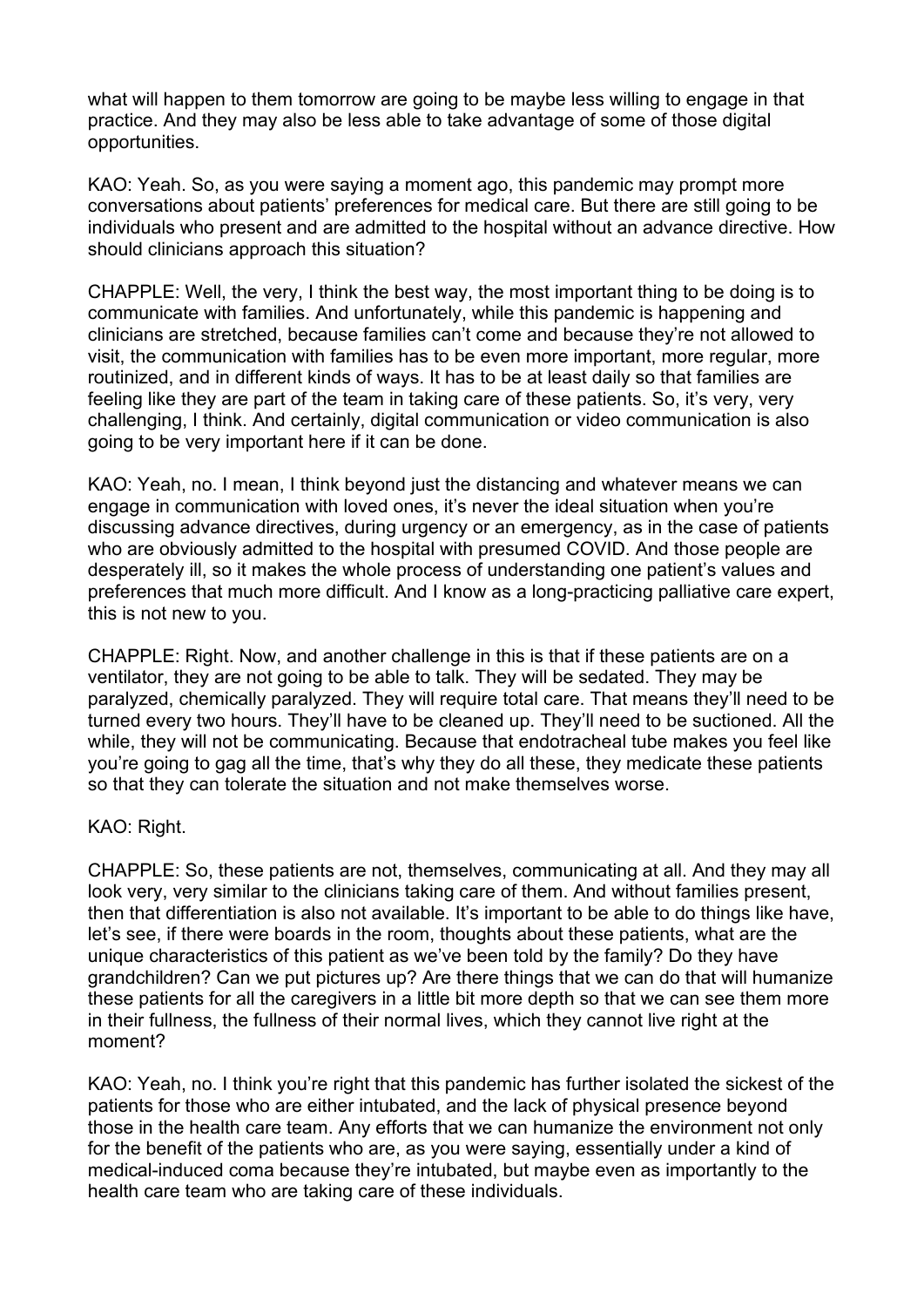CHAPPLE: Yes. Yes, indeed. The ministry to them, to the health care providers is all important, as we know, because they're being stretched. And they're being asked, in a way, to be the family for these patients.

KAO: Right.

CHAPPLE: They have to be stand-ins for the family in a brand new way.

KAO: So, if we can switch gears a little bit and talk about when patients' preferences for medical care treatments may differ from what the health care team thinks. So, according to provisional death counts compiled by the CDC, close to 80 percent of all deaths from COVID-19 are individuals who are 65 years and older, in fact. While there is still much that we don't know about the disproportionate death rates based on age, a recent case series that included 5,700 patients in New York City found that nearly all patients over 65 who were on mechanical ventilatory support actually died. Given what we currently know and don't know, what happens if a patient says that he or she wants quote-unquote "everything done," but the health care team believes that conducting CPR is futile? And what is the role, if any, for unilateral Do Not Resuscitate or DNR orders in these situations?

CHAPPLE: Well, that's a very tough question. And we know ethically, they're not something that we would go for on any kind of a general basis. And in these cases, when these patients are so very sick, it is possible. And so, one part of the question that you're asking or one of the factors in this is that CPR involves many practitioners. One person cannot just do CPR. If there is a code called, for instance, a patient arrests either respiratorily or cardiac wise, it's a way that many clinicians must gather in order to do all of the different things that need to be done in a very, very short period of time. So, that means that you're pulling clinicians away from other patients. And you're also, in theory, if this is an ICU that's taking care of a lot of COVID patients—maybe it's COVID dedicated all the people, all the clinicians will already be in the gear that they need to be in. So, in theory, there may be the risk of contamination is, I don't know if it's less, maybe. I would need to be practicing right now in order to know that. But it does certainly take clinicians away from other patients. And this is a very sick group in theory, so they may not, that may be more difficult to justify if one feels that a patient is not going to survive. Certainly, if these—

So, I think we need to think about the conditions that we're in and compare them to what we would be doing in a normal situation. In a normal situation, if someone goes into cardiac arrest and it's not anticipated, then we would, we as clinicians, would do everything we could do to rescue them from that situation. If these situations are in a COVID-heavy ICU unit where staff is very stretched, perhaps there is a way to say this is a triage situation. This is a different situation than normal. Someone would, some maybe group of people, would need to make that decision and say because of X, Y, and Z circumstances that are prevailing at this moment, the expectations for rescuing every person who goes into cardiac arrest have to be suspended. And then there would need to be decisions made about when those conditions change.

## KAO: Right.

CHAPPLE: And I think that it is not the people at the bedside who should be making those decisions.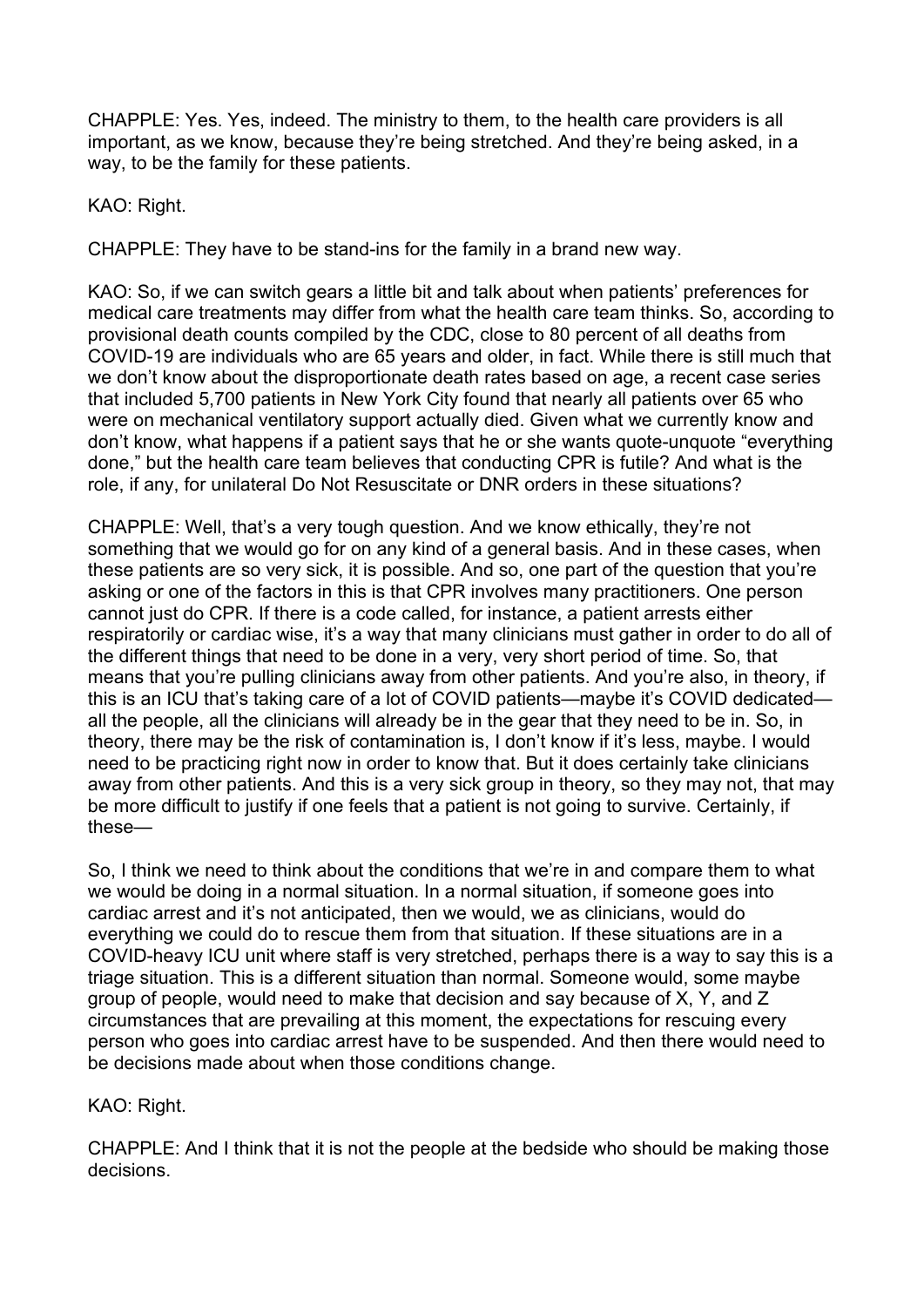KAO: Right.

CHAPPLE: I think that it's ethically too difficult when you are invested in the care of the patient in front of you. It's hard to overcome that immediate expectation to rescue.

KAO: Yeah, no. I think you raise several good points. I think that even in this very unprecedented situation that we're in, having a universal DNR policy still really is not ethically defensible. And as you were just alluding to, that we need to take a more caseby-case determination. And you're suggesting that that include the non-treating clinician because it provides maybe some degree of objectivity in terms of determining whether or not engaging in CPR and engaging in interventions which can put, in this case with a respiratory pandemic, the code team under some risk are issues that are being confronted by many of those in the front lines. So, I think that your points are well made, and I think these are very challenging times. But the ethics should remain the same.

CHAPPLE: Our expectation is that we rescue people from imminent death. That's the way we have designed our health care system, and that's what we're trained to do. If those expectations are to be changed in some way, it's not up to the bedside clinician. It needs to have a broad group of people looking at it and making a decision about that. And it's made in some non-personal way to apply to more than one patient, maybe for a period of time. But our default is not necessarily a wrong one: to rescue everyone or to expect to do that.

KAO: Right.

CHAPPLE: And then to think very carefully if those expectations need to be changed.

KAO: Right.

CHAPPLE: And it would be time-limited, probably.

KAO: Sure. So, for those patients who prefer not to be intubated or go to the ICU, the need to deliver good palliative care is even more essential these days. Can you speak to how this pandemic has affected the delivery of palliative care?

CHAPPLE: I am not at the bedside myself now, but palliative care is something that would be appropriate. A palliative care referral would be appropriate for any patient that has COVID, because we know how the combination of certain factors tends to make them more vulnerable: if they're older, if they have certain comorbidities, that kind of thing. But if they're coming to the hospital at all, it means that they're unable to manage at home and that their situation is dire or could become dire quickly. So, palliative care referral makes sense. And that was obviously going to stretch the palliative care delivery people, the clinicians that are trained to do that, to a tremendous extent.

KAO: Right. Are there any—as you were saying, you've practiced in palliative care for decades, but you're currently no longer not "at the bedside," quote-unquote—but are you aware of any good educational resources that you think those viewing this interview would benefit from?

CHAPPLE: Yes, there is. The Society for Critical Care Medicine has a website where they're talking about family-centered care, and it has a number of very, very helpful suggestions about how to deliver palliative care. And they emphasize this idea of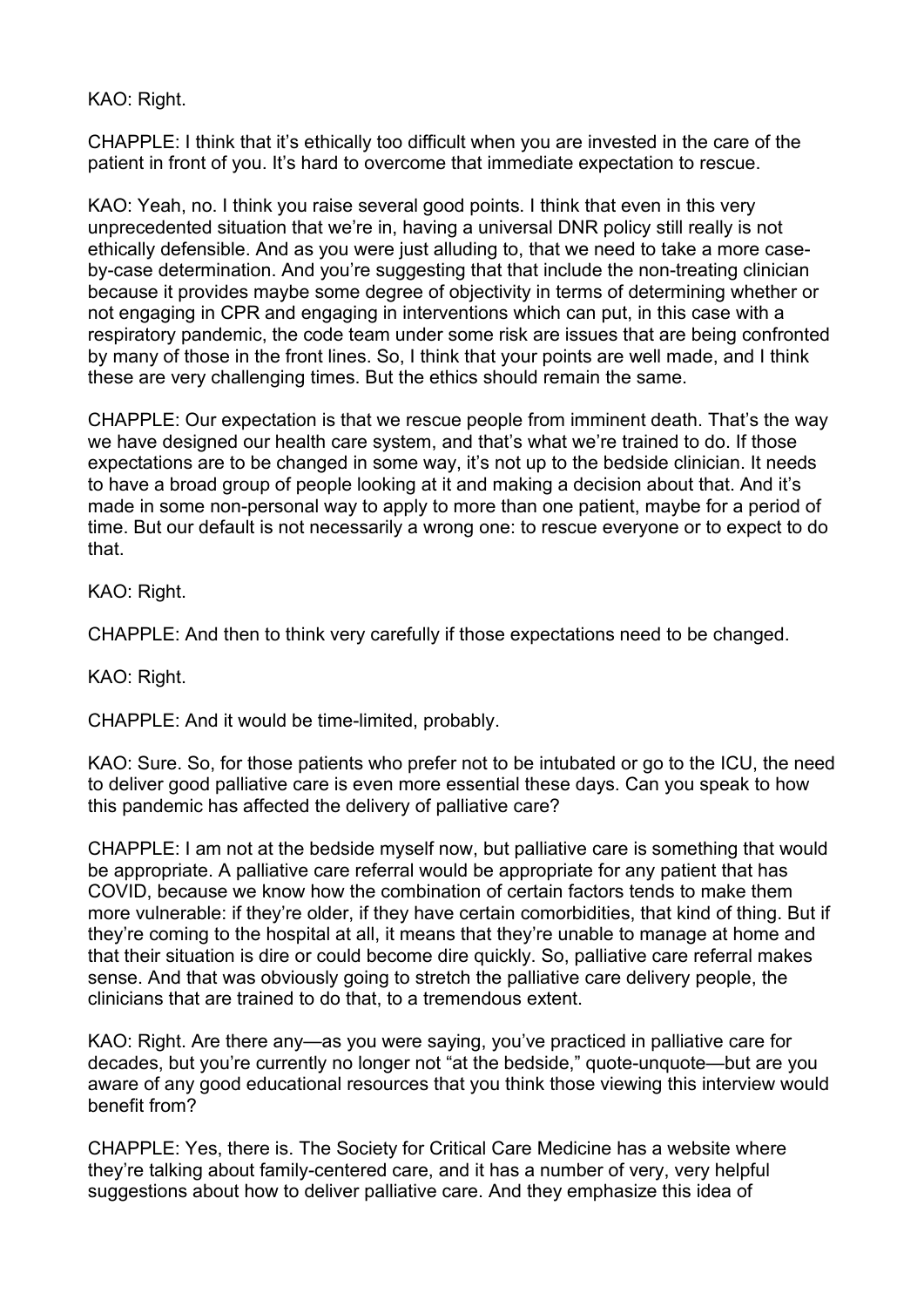communication, which is a central feature of palliative care as well. So, we can perhaps offer that information for viewers.

KAO: Yeah, no. Thank you. I think that'll be very helpful. And as we wrap up our conversation today, Helen, I'd like to ask you about the concept of a quote-unquote "good death." As you know, having a good death is something that has been widely discussed and written about in the bioethics literature for decades. But a good death means different things to different people. But most people see a good death as one that happens at home, surrounded by loved ones. Yet according to CDC data, more than two thirds of all COVID-19 deaths are happening in the inpatient care setting. So, in other words, most people are dying in the hospital, many in the ICU, without the physical presence of family and loved ones. What can health professionals do to help promote some semblance of a good death under these circumstances?

CHAPPLE: So, yes. It's very, very challenging and heartbreaking to contemplate. And it's very, very challenging for the providers because, again, as we mentioned before, they have to be the stand-ins for the family. And so, communication is key. It's possible that if families can't visit, perhaps they can, you mentioned video. There are certainly, they could do a Zoom meeting together or that kind of thing. Family members may be able to get into, or maybe one family member can come, even if they're not allowed into the room. The people who are at the bedside can be given messages for the person who is dying. Phones can be held up to their ears so that if they're unable to be able to see their loved ones on a screen, they can hear their voices. There are those possibilities. Certainly there can be music played in the room where the patient is. If there is a chaplain, I'm sure chaplains also are overworked at this point. But the communication has to be there in terms of what the possibilities are. And the clinicians are responsible for orchestrating the death situation in the clinical setting, especially if, at any time, but especially if the family can't be there. And perhaps they can assure the family that they are in the room when the patient is passing on. That can be very, very comforting to the family if they cannot be there: that they know the person, their loved one, did not die alone.

KAO: Right. No, I think you touched on the role of members of the chaplaincy in hospitals, and they may take on additional responsibilities and ways of ministering that are completely new, given the circumstances.

CHAPPLE: Chaplains are often the ones who are called upon when a patient is near death, but the volume must be enormous for them as well as it is for other clinicians.

KAO: Yeah, and I think that let's hope that, for us who are healthy, continue to physical distance so that we reduce the likelihood of placing individuals and families in those situations. Because it is extremely challenging for all parties concerned, those who are sick, clearly, but as well as those who are working on the front lines: all the members of the health care team, from the doctors, nurses, to the chaplaincy, as you were mentioning. And all the members—

CHAPPLE: Respiratory therapists are not mentioned enough.

KAO: Absolutely. Yeah, absolutely. So, I think we need to give them as much support as we can during these challenging times.

CHAPPLE: Absolutely. Absolutely.